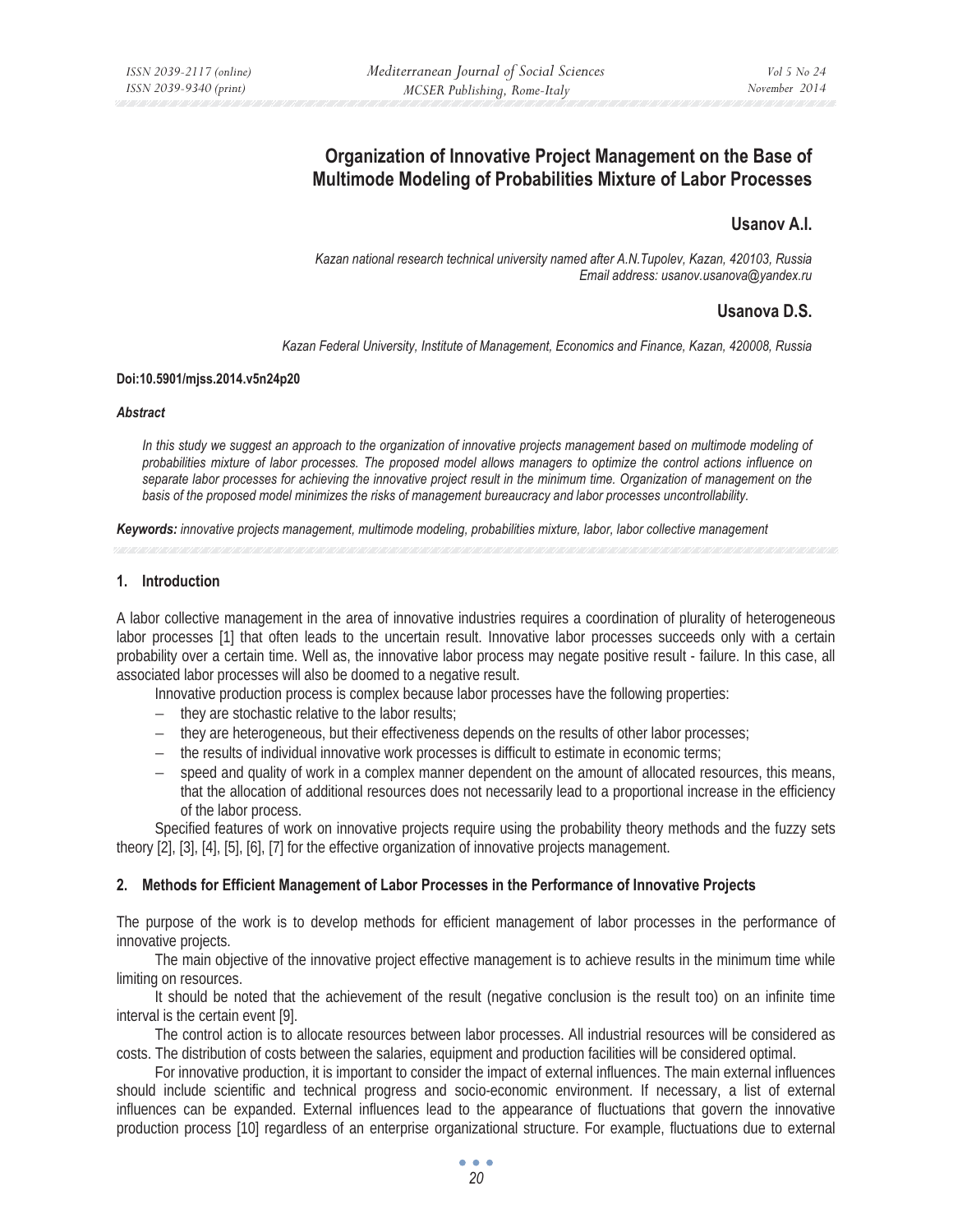| ISSN 2039-2117 (online) | Mediterranean Journal of Social Sciences | Vol 5 No 24   |
|-------------------------|------------------------------------------|---------------|
| ISSN 2039-9340 (print)  | MCSER Publishing, Rome-Italy             | November 2014 |

influences may lead to faster result reception due to scientific and technological progress, or, conversely, slow down due to staff socio-economic problems diversion.

To achieve the main objectives of management, stated above, it is necessary to provide a "responsive" operative diagnostics of the labor processes. When interpreting the results of such a diagnosis, it should take into account the inertia of the production process, that is, an additional allocation of resources would increase the efficiency of the labor process, but after a while. Inertia increases in proportion to the complexity of the organizational structure and ranges from a few weeks for independent working groups, to several months for companies with multi-level management hierarchy.

Diagnosis should provide management bodies with sufficient information to manage an innovative project: time coordination of various work processes of results obtaining, qualitative and quantitative agreement between the results, ensuring the continuity of the results of various labor processes and so.

At the bifurcation points the labor process is at a crossroads and fairly the slightest control action to change the "direction" of the work. If the at the bifurcation point there is no impact of management bodies, the choice is based on the fluctuations, as a result of external influences. It should be noted that this "self-government" is not always a bad thing. For example, a bifurcation based on the achievements of scientific and technological progress is more preferable than running management "material" preferences.

Redundancy of diagnostic information usually reduces production efficiency on the one hand, increases the complexity reporting and enterprise resources diverted from the main production, and on the other hand management bodies can not cope with large volumes of data. Both effects lead to inadequate management, i.e. management without the production inertia considering and the workflows bifurcation points skipping.

If management bodies do not take into account the labor process inertia, then, as a rule, there is a "bureaucratic response" in the management structure. In this case, the control develops approximately in the following sequence:

- − control actions become greater and more powerful;
- − labor processes do not have to respond to control actions and form the inner resources to interact with management;
- − increases the labor processes inertia and reporting is no longer reflect the real situation of labor processes and formed "in favor of" superiors;
- − at a management occurs a mismatch in representations about the labor process and observed results;
- − to resolve this contradiction control actions become greater and more powerful;
- − etc.

As a result of this process, the organizational structure of the company plunges "in itself" and begins to manage itself. Production processes at the same time become virtually unmanageable. This means that labor processes are controlled by "informal" leaders [9] and evolve according to the fluctuations caused by external influences, which now also include enterprise management bodies. The main disadvantage of this model is inadequate distribution of resources that concentrated without considering to the innovative project main goal. This leads to the closure of labor processes and a lack of continuity results because the results usefulness for the results generating labor process, and not to the entire innovation project, comes to the forefront. For example, departments refuse to transmit information to each other, the responsibility is shifted to each other, the results are made in uncomfortable for other consumers way.

Unfortunately, this model is a major attractor of large innovative enterprises. Exit from this state is a structural separation of a large production into smaller, or the management structure reorganization based on the innovative production features. Is why for effective innovative project management is necessary to provide the required state and development of the labor process, and not by the management of labor processes.

#### **3. Method (Multimode Models)**

One of the most promising approaches to the description of complex systems, allowing to identify the type and parameters of external stabilizing effects, is based on a multimode models [13]. Multimode models allow us to highlight system modes of state and behavior based on it's functional tasks and structural interactions [14]. Structure of the multimode model remains the same in different types of system architecture at accepted level of functional specification. In this case, the task is to optimize the characteristics of the modes of state and behavior.

In other words, the construction of a multi-mode model of innovative project management allows managers to focus on the labor process functionality and development. This does not require the study and control of internal mechanisms of the labor process.

Description of the state and behavior of complex systems in the framework of multimode models involves an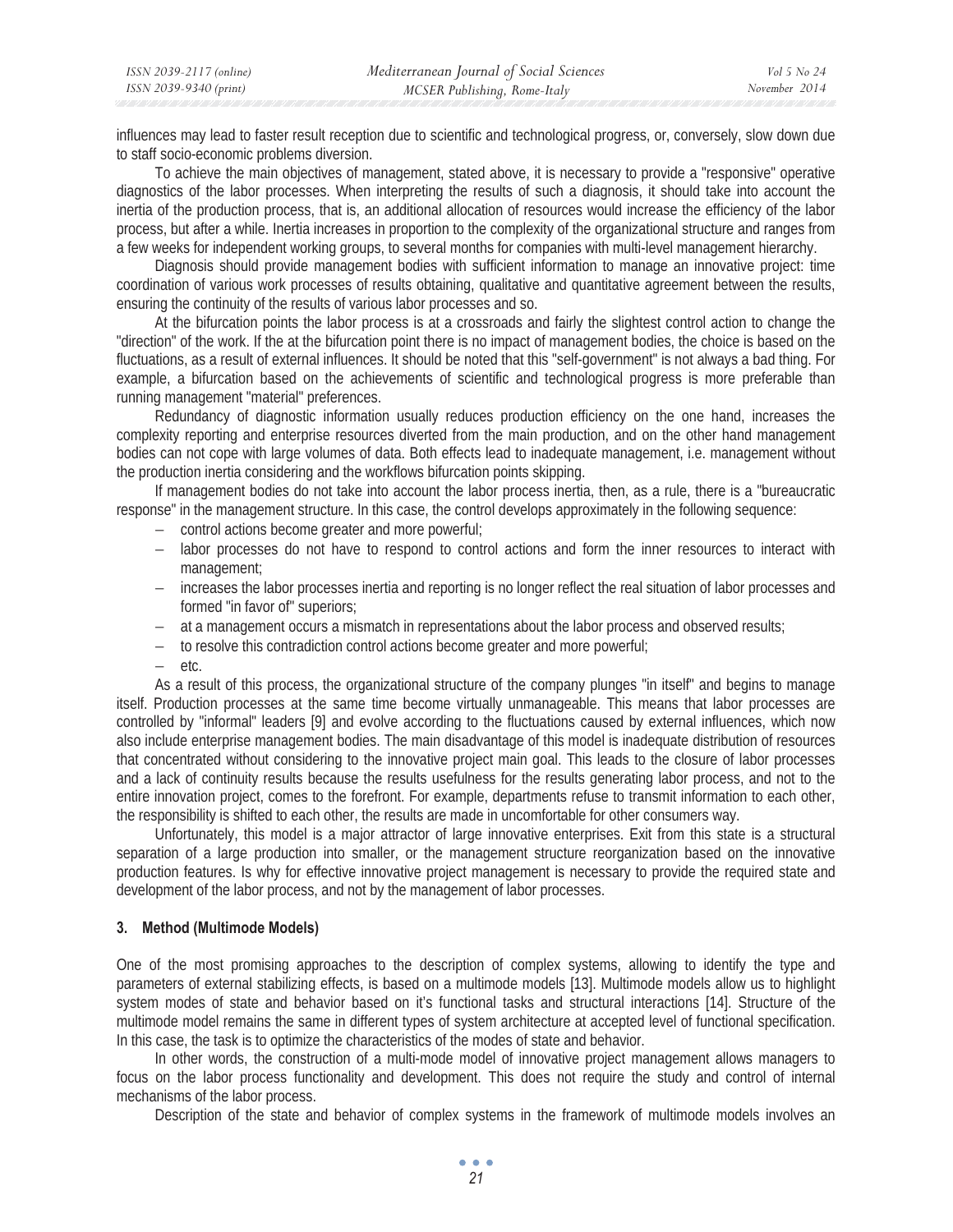| ISSN 2039-2117 (online) | Mediterranean Journal of Social Sciences | Vol 5 No 24   |
|-------------------------|------------------------------------------|---------------|
| ISSN 2039-9340 (print)  | MCSER Publishing, Rome-Italy             | November 2014 |

allocation of "the modes of state" and "the modes of behavior" in the complex system. Each *m*-th modes of state ensemble corresponds the time<sup> $\Delta \tau$ </sup>, during which the structure of the modes of state remains unchanged or changes in this structure are negligible. Each m-th modes of behavior corresponds the time  $\Delta T_m$ , during which the changing in the structure of modes of state occurs. For management system the time Δτ<sub>m</sub> determines by the labor processes inertia. Time  $\Delta T_m$  determines by the time, during which the system can adapted to a control action. It is clear that it is pointless to affect the labor processes more often. A large number of uncoordinated control actions during the time  $^{\Delta T_m}$  would lead to unpredictable changes in the state of labor processes. However, lack of control during the time  $^{\Delta T_m}$  can cause unpredictable state, formed under the influence of external fluctuations.

Thus, an effective management system should provide itself with diagnostic information during the time  $\Delta\tau_{m}$ , and realize control action during the time  $\Delta T_m$  . Control action can be directed to the preservation of state, i.e. to the resistance to external influences. Or, conversely, to overcome the "stagnation" management can lead the labor processes out of equilibrium state for forming a new efficient structure under external influences.

In multimode model external effects may be divided into two types: random fluctuations  $\gamma(\Delta T_m)$  and deterministic control  $\varphi(\Delta T_m)$ . The process of developing an innovative project can be described as a function of the probability of achieving the result  $F = F(t, \varphi, \gamma)$ . Probability of achieving results in the selected m-th ensemble of the state of modes can be described by a probability density:

 $F = F(\chi_i, \varphi(\Delta T_m), \gamma(\Delta T_m), \Delta \tau_m)$ 

here  $\chi_j$  – set of parameters describing the state of an innovative project in the interval Δτ<sub>*m*, γ(ΔΤ<sub>*m*</sub>) – random</sub> fluctuations,  $\Phi(\Delta T_m)$  – deterministic control.

Each state is determined by the state of the labor process. Thus, the function of the probability of achieving the result is a mixture of the probability of result achievement in separate labor processes:

 $F(\chi_j, \varphi(\Delta T_m), \gamma(\Delta T_m), \Delta \tau_m) = \sum_{i=1}^N \rho_i(\chi_j, \varphi(\Delta T_m), \gamma(\Delta T_m), \Delta \tau_m)$ 

where  $\rho_i(\chi_j, \varphi(\Delta T_m), \gamma(\Delta T_m), \tau_m)$  – the probability of achieving parameters  $\chi_i$  in *i*-th labor process during the time  $\Delta \tau_{m}$ ,  $N$  – the number of functionally separate labor processes.

## **4. Result**

The resulting probability mixture determined by the structure of enterprise and the functional needs of the innovation project. The allocation of resources is optimized by control actions  $\varphi(\Delta T_m)$ . Generalized control function can be represented as the cost of the labor process implementing. Resources limits are imposed on the realization of the entire innovation project:

 $\sum_{i=1}^N \varphi_i = C$  $\sum_{i=1}^{N} \varphi_i(\Delta T_m) = C(\Delta T_m)$ where *C* – an amount of resources allocated to the project.

Selection of deterministic control functions  $\varphi_i(\Delta T_m)$  allows to get required set of probabilities  $P_i$  of the labor process implementing. Amount of resources determines the ability to manage the change in the probability distribution in the mixture  $\sum_{i=1}^{N} \rho_i(\chi_j, \varphi(\Delta T_m), \chi(\Delta T_m), \Delta \tau_m)$ .

The evolution of the work on the innovative project in time involves the growth of the total probability of achieving results  $F = F(t, \varphi, \gamma)$ . As a result, an infinite time interval receiving the result becomes certain event:

 $F(t, \varphi, \gamma) = 1.$ 

Figure 1 shows the evolution of the mixture of probabilities  $\rho_i$  in time.



**Fig. 1** The distribution function of the random time point of completion of the innovative project, which reflects the